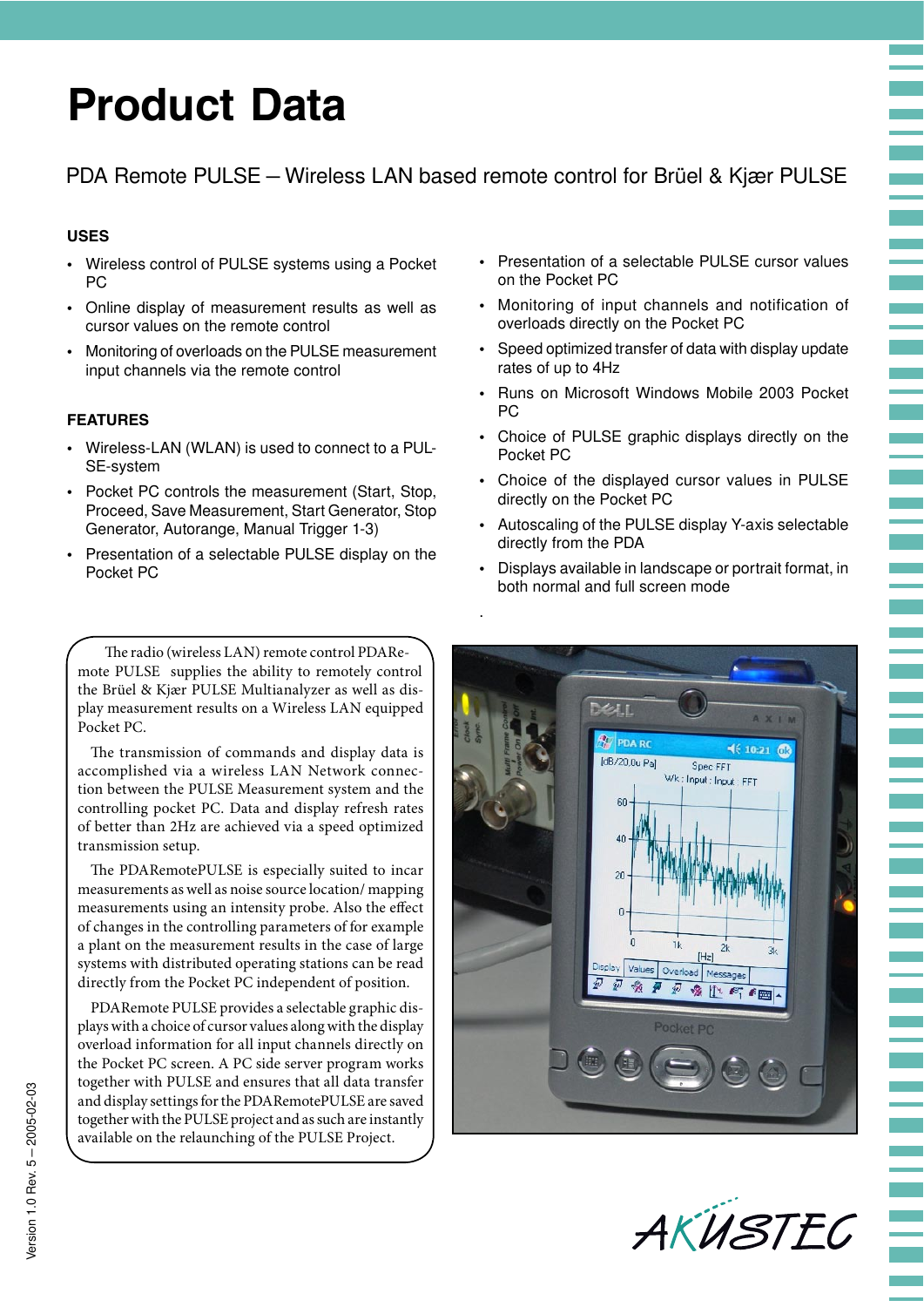## **Bi-directional Data Transfer over Wireless LAN**



The connection between the pocket PC and the PULSE PC operates in both directions. This allows both the control of the PULSE system from the Pocket PC as well as the display of measurement results from PULSE on the Pocket PC. The communication between the pocket PC and PULSE is achieved via a TCP/IP protocol network connection. This means that the connection between the Pocket PC and the PULSE PC takes the form of a commonly available LAN network connection. However, the use of a Wireless LAN equipped Pocket PC allows wireless communication with another similarly equipped PC or a wireless LAN access point. The range of a Wireless LAN connection is up to 300meters and this can be easily extended by the use of the company network in conjunction with an access point allow communication anywhere on the company network.

#### **PULSE Displays**



### **PULSE Cursor Values**



Together with the displays that are available from PULSE, it is possible to display a range of cursor values, thanks to the PDARemotePULSE integrated server component inside of the PULSE software. These values are shown within their own display on the Pocket PC and continually updated in the same way as the displays.

The cursor values can be sourced from the different displays running PULSE including those that are not shown on the Pocket PC.

Both the font and colour of the cursor values can be set in the display.

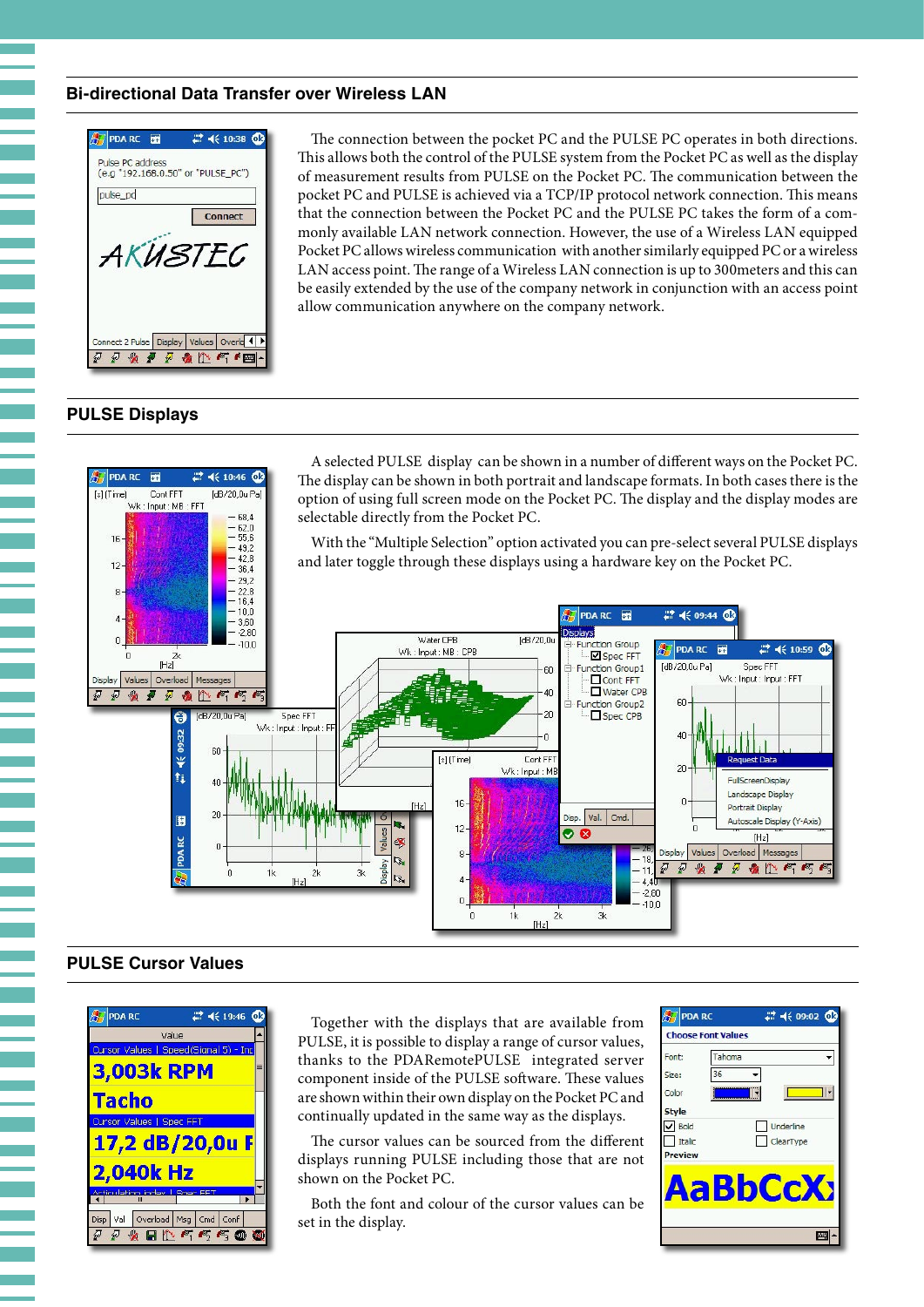

## **Display of overload information from PULSE's measurement input channels**



The Pocket PC logs the overload information from PULSE's input channels, displaying the results in a separate list. Not only the channel, but the time at which the overload occurred is shown. Recently overloaded channels are denoted by greyed icons until the channel is reset.

e.

er<br>G

e.

Ξ

e<br>Ver 

## **Control of the measurement from the Pocket PC**



The PDARemotePULSE software communicates with the server software inside of PULSE to allow the control of measurements. The following buttons/functions are available in all displays:

- Start
- Proceed
- Stop
- Save Measurement
- Start Generator
- Stop Generator
- Activate Autorange
- Trigger 1, 2 and 3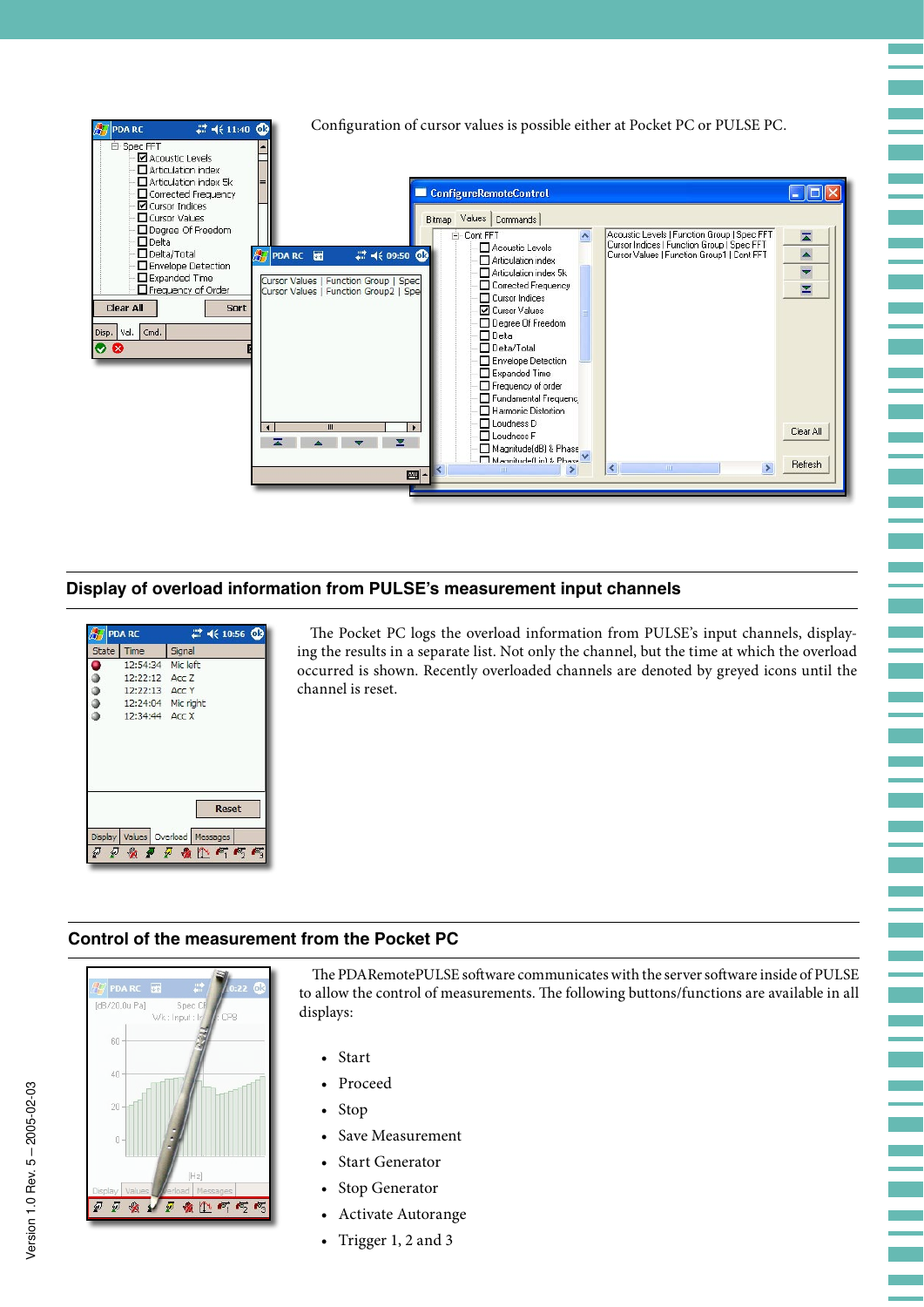## **Level Meter on PDA**

Ŧ

| <b>PDA RC</b>              | $***$ $4:14:16$ $@$                  |
|----------------------------|--------------------------------------|
| Signal 1                   | $-17.89$ dB                          |
|                            |                                      |
| Signal 2                   | $-4.61$ dB                           |
|                            |                                      |
| Signal 3                   | $-31.88$ dB                          |
|                            |                                      |
| Signal 4                   | $-61.23$ dB                          |
|                            |                                      |
|                            | $\bullet$ $\bullet$ active           |
| <b>Dsp</b><br>Val          | Cmd   Ovl.   10865   VUM   Cfg   Abt |
| $\mathcal{L}_{\mathbf{G}}$ | $H^n \sim \sim \sim 0$<br><b>MAD</b> |

A level meter display with min. and max indicators is also on the PDA available. To take care about the PC's system resources it is possible to de-activate this feature. To signal unsuited input ranges immediately, the colour of the level display changes depending on the level's range. For every channel the display shows the signal name and the level relative to the maximum input rang level.

Using the small buttons below the level bars it is possible to use the following functions:

- **Set Input Range to Max** sets the input range to the maximum available for the input modules and channels in use
- **Step Up** increases the input range for all channels by one step.
- **Step Down** decreases the input range for all channels by one step.
- **Reset Max. and Min. Peak Indicators** sets the narrow indicator bars on top and on the bottom of each signal's display to the current signal level.
- **Autorange Input Range to Headroom Level** sets the max. peak input for all signals that have not been excluded from autoranging to a specified number of dB below Max. Input.

In addittion it is possible to increase or decrease the input range of each channel separately by one step using the "tap and hold" function on that channel's level bar.

#### **Screen Capture**

| Basic<br>Status | Signal<br>Name      | Hardware Setup   Measurement Ten<br>Channel   Transducer ID<br>Input<br>Sensitivity | Tran<br>Ma<br>Pea |
|-----------------|---------------------|-------------------------------------------------------------------------------------|-------------------|
|                 |                     |                                                                                     |                   |
|                 |                     |                                                                                     |                   |
|                 |                     |                                                                                     | Inp               |
|                 | Signal <sup>*</sup> |                                                                                     |                   |
|                 | Signal 5            | 1VN                                                                                 | 7,07              |
|                 | Signal 4            | 1VN                                                                                 | 7,0               |
|                 | Signal 3            | 1 V N                                                                               | 7,0               |
|                 | Signal 2            | 1VM                                                                                 | 7,07              |
|                 | Signal 1            | 50m V/Pa                                                                            | 7,0               |
|                 | VUM <sup>1</sup>    | Msg                                                                                 | Abt               |
|                 |                     | Cmd Ovl.                                                                            | Cfg               |

Screen Capture is used to transmit any PC display area instead a PULSE display to the Pocket PC. This way it is possible to receive additional information on the Pocket PC which are not available with classic PULSE displays. This can help to calibrate the system for example. The server component or the Pocket PC's pen or jog-key can be used to select the display area very comfortable. The size of the selection frame on the PC corresponds to the current Pocket PC's display size and takes fullscreen and/or landscape mode into account.



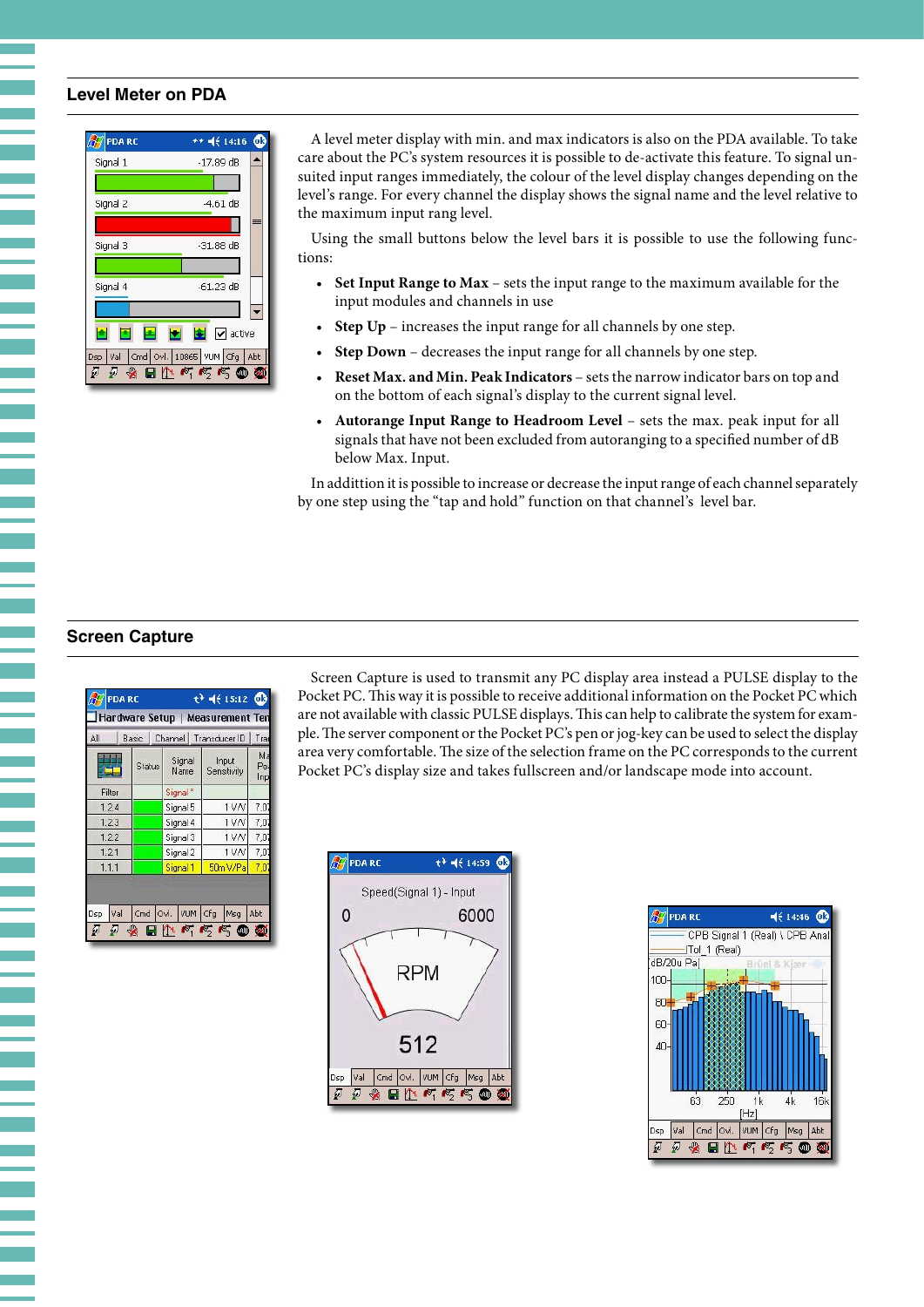## **Configuration of the control GUI**



| <b>PDA RC</b> | $22 + 16:01$ $@3$                                                                                                                                                                                                                                                                                                                                                                                                                                                                                                                                                                                                            |  |  |  |
|---------------|------------------------------------------------------------------------------------------------------------------------------------------------------------------------------------------------------------------------------------------------------------------------------------------------------------------------------------------------------------------------------------------------------------------------------------------------------------------------------------------------------------------------------------------------------------------------------------------------------------------------------|--|--|--|
|               | Cursor Values   Speed(Signal 5) -                                                                                                                                                                                                                                                                                                                                                                                                                                                                                                                                                                                            |  |  |  |
| 5,915k RPM    |                                                                                                                                                                                                                                                                                                                                                                                                                                                                                                                                                                                                                              |  |  |  |
|               | acho<br>Show 1st Value                                                                                                                                                                                                                                                                                                                                                                                                                                                                                                                                                                                                       |  |  |  |
|               | Description Font/Color<br>Value Font/Color<br>✔ Font Adjustment                                                                                                                                                                                                                                                                                                                                                                                                                                                                                                                                                              |  |  |  |
|               | Buttons Show Text<br>✔ Buttons Show Icons<br><b>Buttons Font/Color</b>                                                                                                                                                                                                                                                                                                                                                                                                                                                                                                                                                       |  |  |  |
|               | Stop                                                                                                                                                                                                                                                                                                                                                                                                                                                                                                                                                                                                                         |  |  |  |
| Disp          | Val   Overload   Msg   Comm   Conf<br>$\color{red} \bullet \;\; \blacksquare \;\; \blacksquare \;\; \blacksquare \;\; \blacksquare \;\; \blacksquare \;\; \blacksquare \;\; \blacksquare \;\; \blacksquare \;\; \blacksquare \;\; \blacksquare \;\; \blacksquare \;\; \blacksquare \;\; \blacksquare \;\; \blacksquare \;\; \blacksquare \;\; \blacksquare \;\; \blacksquare \;\; \blacksquare \;\; \blacksquare \;\; \blacksquare \;\; \blacksquare \;\; \blacksquare \;\; \blacksquare \;\; \blacksquare \;\; \blacksquare \;\; \blacksquare \;\; \blacksquare \;\; \blacksquare \;\; \blacksquare \;\; \blacksquare \;\;$ |  |  |  |

Along with the option of controlling the measurement via the standard GUI controls of the PULSE system, PDARemotePULSE allows the setup of a dedicated GUI with just a few large buttons for the major controls. This makes it possible to operate PDARemotePULSE as a touch pad using ones fingers.

The arrangement of the buttons in 1, 2 or 3 colums is as well user selectable as their sequence.

In addition to this the first/top selected cursor value can be shown at the top of the userconfigured GUI. This would for example allow the monitoring of engine speed while having the buttons for triggering actions/commands at your fingertips.



## **Cursor Operations**



| $\mathbb{Z}$ = 4 $\in$ 11:45 $\textcircled{3}$<br>$\sqrt{2}$ PDA RC $\Box$ |                         |
|----------------------------------------------------------------------------|-------------------------|
| Value                                                                      |                         |
| Cursor Values   CPB MB Signal 1                                            |                         |
| 95,0 dB/20,0u Pa                                                           |                         |
| 250,0 Hz                                                                   | X                       |
| 80,00                                                                      | $\overline{\mathbf{z}}$ |
| Total   CPB Signal 1                                                       |                         |
| 96,2dB/20,0u Pa                                                            | S <sub>l</sub>          |
| <b>Cursor Values   FFT Signal 1</b>                                        |                         |
| 72.0 dB/20.0u Pa                                                           | v                       |
| $0,000$ Hz                                                                 | $\overline{\mathbf{x}}$ |
| Cureor Valuee LCDR Signal 1<br>Ш                                           |                         |
| Cmd Overl. Msg Conf About<br>Disp Val                                      |                         |
|                                                                            |                         |
| 224日15550                                                                  |                         |

jack in x and z-direction. That has also influence on the values of the cursor value dialog field, if the "Cursor Value" is indicated for this display. On the other hand, a cursor value of any display on this dialog field can be activated with the pen

The cursor of a display can be shifted with the help of the direction keys of the navigation

and be changed then with the direction keys.